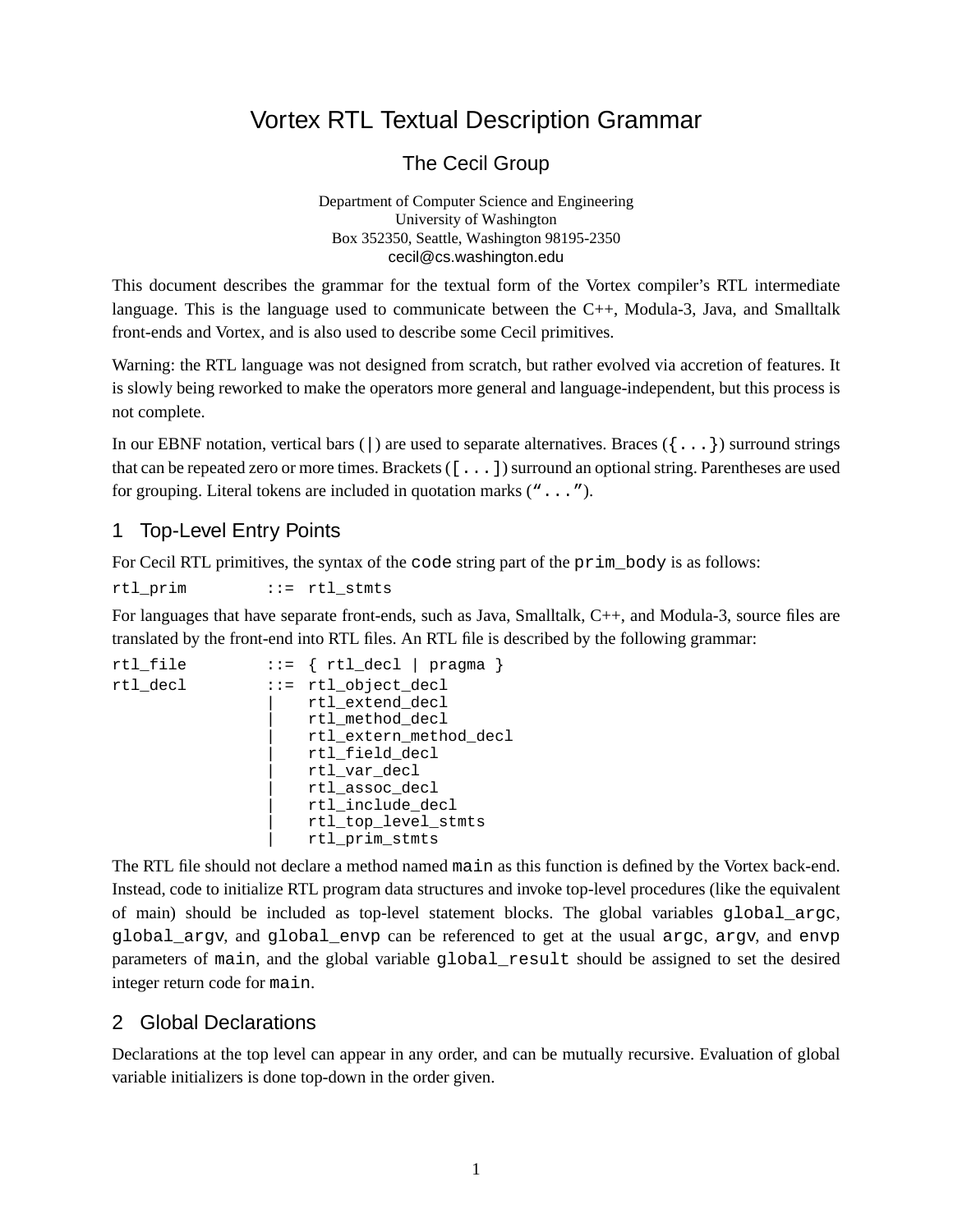An **object declaration** introduces a new class. Abstract classes cannot be instantiated directly. The isa list names its immediate superclasses. (There is a root class implicitly defined, and all classes inherit (directly or indirectly) from this root class implicitly.) Inheritance defines a partial order on objects; redundant or transitively-implied inheritance links are ignored. In the presence of diamond-shaped multiple inheritance, shared ancestor classes are including only once in the hierarchy, as if all classes were virtual base classes in C++ terminology.

```
rtl_object_decl ::= [rtl_obj_role] "object" name ["isa" names]
                         {pragma|object_id_pragma} ";"
names \cdots ::= name \{ ", " name \}
```
Objects can be abstract (and have no instances or direct references), concrete (allowing creation of instances as with the new operation but no direct references to the named object itself), or unique (allowing direct references by name to the object itself as its sole "instance", and disallowing any new operations on the named object to create other instances). Subclassing from any of these kinds of objects is allowed.

rtl\_obj\_role ::= "abstract" | "concrete" | "unique"

An object\_id\_pragma is attached to an object\_decl, and specifies the names of the symbols to use as class identifiers for that class, when it is viewed from particular static types.

```
object id pragma ::= "(**" "ID" "(" "[" object id pair {"," object id pair } "]"
                     "**)"
object_id_pair ::= "[" static_type "," name "]"
```
An **object extension declaration** adds one or more inheritance link to a previously declared or predefined object.

rtl\_extend\_decl ::= "extend" name "isa" names

A **method declaration** defines a procedure in the intermediate program.

```
rtl method decl ::= "method" [rtl visibility] name
                       "(" {rtl_formals} ")" ":" representation {pragma}
                       "\{'' rtl stmts "}" [";"]
rtl_formals ::= rtl_formal {"," rtl_formal}
```
Each formal has a name (can be omitted if it's not used within the body of the method), a specializer class (if omitted or if given as @any, then the argument is unspecialized), and a representation (if omitted, then it defaults to OOP). If formals\_are\_immutable is defined, then formal variables cannot be assigned, otherwise they can be. If uses\_PIC\_based\_runtime is set, then only OOP formals can be specialized to something other than any. Formal parameters and results are passed by value (i.e. shallow-copied), including formals represented using bytes[*n*], unlike C which passes arrays by reference.

rtl formal ::= [name] ["@" name] [":" representation]

A method (or field or global variable declaration) can be marked private (meaning that it isscoped within the current file, as in C; static has the same meaning), or extern (meaning that it is visible to other files, as in C, and that it has been declared already in some other file).

rtl\_visibility ::= "private" | "static" | "extern"

An **extern method declaration** declares a method and says that its definition may be external to the part of the program that the compiler sees. It is allowable to provide an extern method declaration in one source file and the definition of the method in another source file. In this case, the actual definition of the method takes precedence over the extern declaration.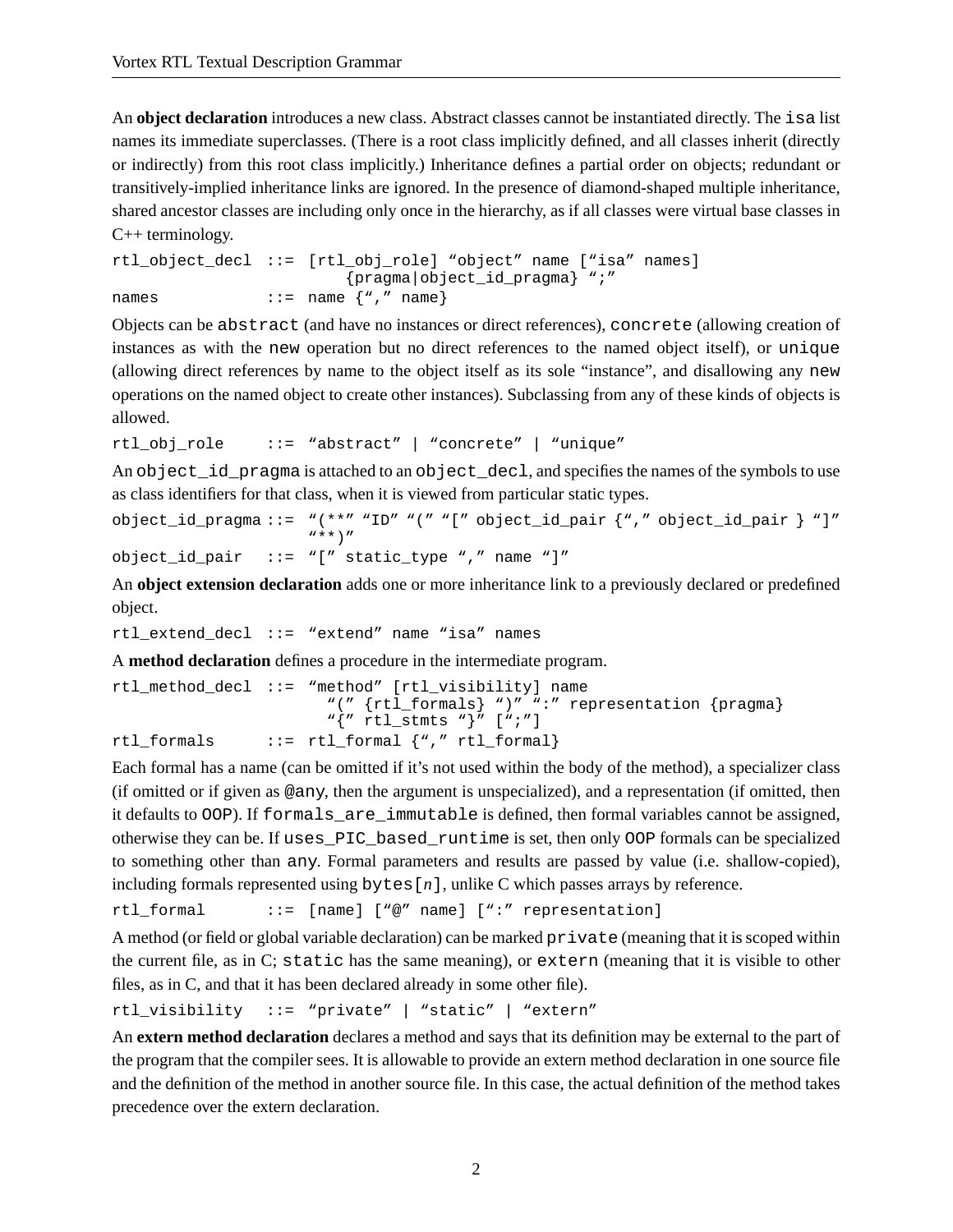```
rtl_extern_method_decl::= "extern" "method" name "(" {rtl_formals} ")"
                       ":" representation {pragma} ";"
```
A **field declaration** declares an instance variable on a class. If var is present, the field is mutable, otherwise the field is considered immutable. The formal parameter specifies which class the instance variable is part of. If front end does field layout is set, then field declarations are unnecessary, and only low-level object allocation (with precomputed size) and pointer load & store operations are supported, otherwise field declarations should be provided and high-level object allocation operations and field load and store operations are provided. If generate field accessors is set, then a field declaration implicitly generates a get accessor method (and a set accessor method, if mutable).

```
rtl field decl ::= ["var"] [array field info] "field" [rtl visibility] name
                       "(" rtl_formal ")" ":" representation {pragma}
                       [':=" literal] ";"
```
Some fields are special and are used for arrays. A field with the array annotation declares an *indexed* field holding zero or more copies of the field contents (the representation of an indexed field refers to the representation of each element of the array). A field with the length annotation holds the number of elements of the indexed field; this field is named by the indexed field. (Length fields currently should have representation OOP.) Optionally, the type of elements of the indexed field may be recorded at run-time, using a field annotated with elem\_type. (Elem\_type fields currently should have representation CecilMap\*.) The array field should name the corresponding length field and the elem\_type field, if present. At present, a class can have or inherit at most one indexed field.

```
array_field_info ::= "length"
                      | "array" "of" name ["elem_type" name]
                      "elem type"
```
A **global variable declaration** introduces a variable in the global (current) scope, with the given visibility and representation. Variables (global and local) are assumed to be assignable.

```
rtl_var_decl ::= "decl" [rtl_visibility] representation name {pragma}
                      [":=" (literal | static_init)] ";"
```
A static initializer provides the mechanism for specifying the static initial value of a global variable whose representation is an array of bytes. It provides a sequence of initializers, each of which specifies an offset, a representation, and an initial value of that representation placed at that offset. The different kinds of initial values are pad (uninitialized data), the address of some global variable plus the given offset, a procedure address (also specifying the return type of the procedure), an integer constant (possibly given in a string literal), a float constant (possibly given in a string literal), and a byte sequence.

```
static_init \cdots ::= "static_init" "{" {static_init_entry} "}" ";"
static_init_entry::= "[" int "," representation "," static_init_value "]"
static_init_value::= "pad"
                      | "&" name ["+" integer]
                      | "&_proc" name representation
                     integer | "istr" "(" string ")"
                     | float | double | "fstr" "(" string ")"
                      "str" "(" string ")"
```
An **associate declaration** treats the named method as a method in the given message set with the listed specializers.

rtl assoc decl  $::=$  "associate" name "with" name "(" rtl\_formals ")" ";"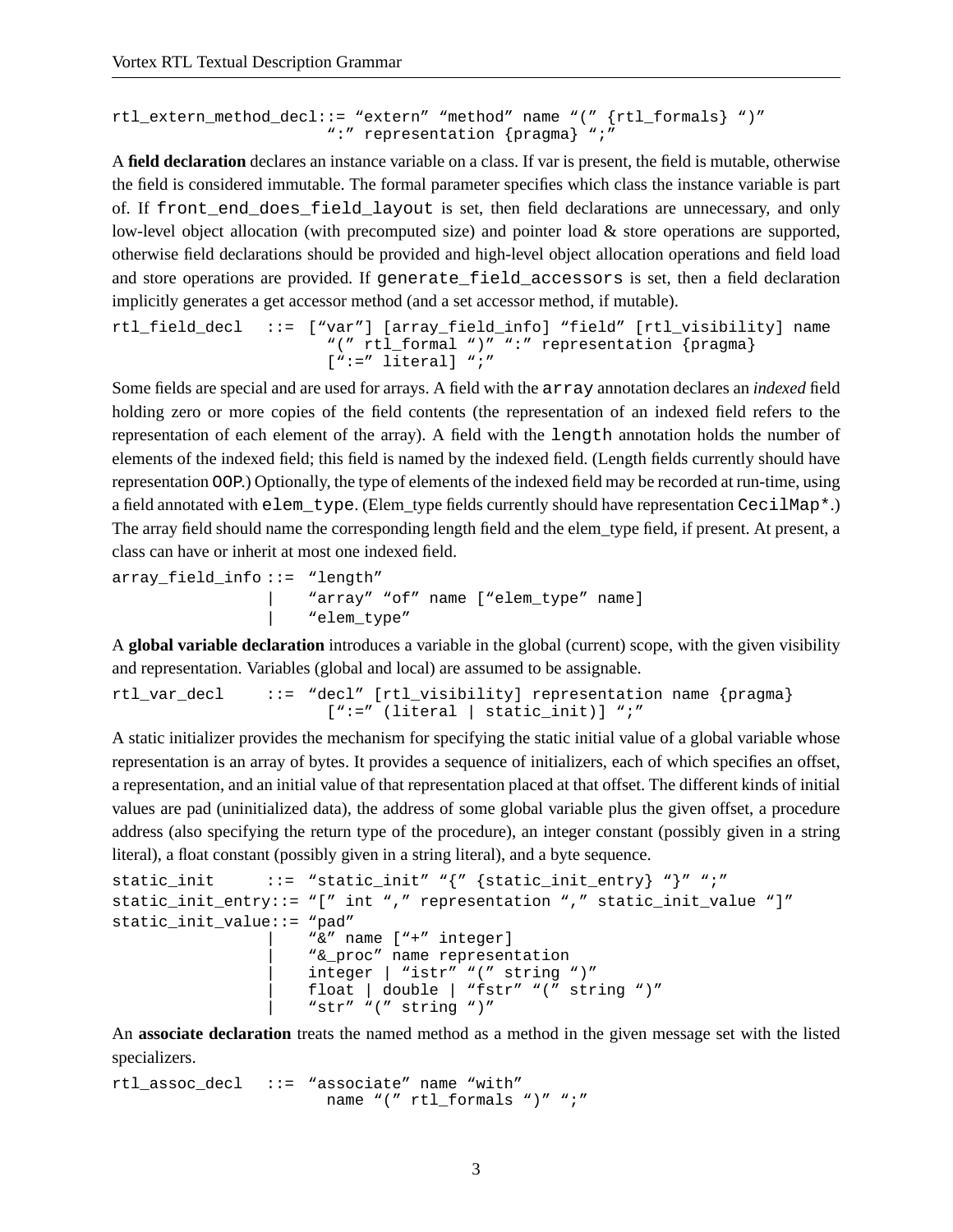For example:

associate wrapper\_\_3FooFi with wrapper\_\_Fi(@Foo, @any);

This says consider the routine named wrapper\_\_3FooFi to be an implementation of the message wrapper\_\_Fi attached at class Foo.

An **include declaration** names another file of RTL code to include as part of the program.

rtl include decl  $::=$  "include" string ";"

A **top-level statement block** is a list of RTL statements that are to be executed upon program start-up. These expressions are evaluated in the order encountered during reading of the input files.

 $rtl\_top\_level\_stmts ::= "rtl" "{" rtl\_stmts "} " [";"]$ 

A **top-level primitive statements block** is an arbitrary block of code written in some external language (currently just C++) that is included in the compiled file at that point in the file.

```
rtl_prim_stmts ::= "prim" language "{" code "}" ";"
language \qquad :: = "c_+ +" | ...code ::= arbitrary bracket-balanced code written in language
```
#### 3 Data Representations

Representations are specified in declarations and in statements. They indicate the representation (format, bit encoding, size, etc.) of global variables, formals, method results, locals, and so on. A representation is an unstructured sequence of bytes (whose components are accessed through pointer loads & stores), optionally with some alignment, something that is roughly equivalent to one of C's atomic data types (perhaps with a specified size, otherwise with a "natural" size), or something that is a special tagged-pointer-sized integer, float, tagged pointer, NLR return code, or return pair.

```
representation ::= "bytes" "[" integer "]" [ "align" integer ]
                     base_rep \{ "*"}
base_rep ::= "char" | "u_char" | "short" | "u_short"
                     | "int" | "u_int" | "long" | "u_long"
                     | "float" | "double"
                     | "int1" | "u_int1" | "int2" | "u_int2"
                     | "int4" | "u_int4" | "int8" | "u_int8"
                     | "float4" | "float8"
                     | "void"
                     | "wordInt" | "unsignedWordInt" | "wordFloat" | "OOP"
                     | "ReturnCode" | "PairType"
```
#### 4 Statements

RTL statements are the following:

```
rtl_stmts \qquad ::= \{ rtl\_stmt "i" \}rtl_stmt ::= alu
                      | field_op
                      | ptr_op
                      allocation
                      | exception_scope
                      | label
                      | goto
                      | fn_call
                      return
```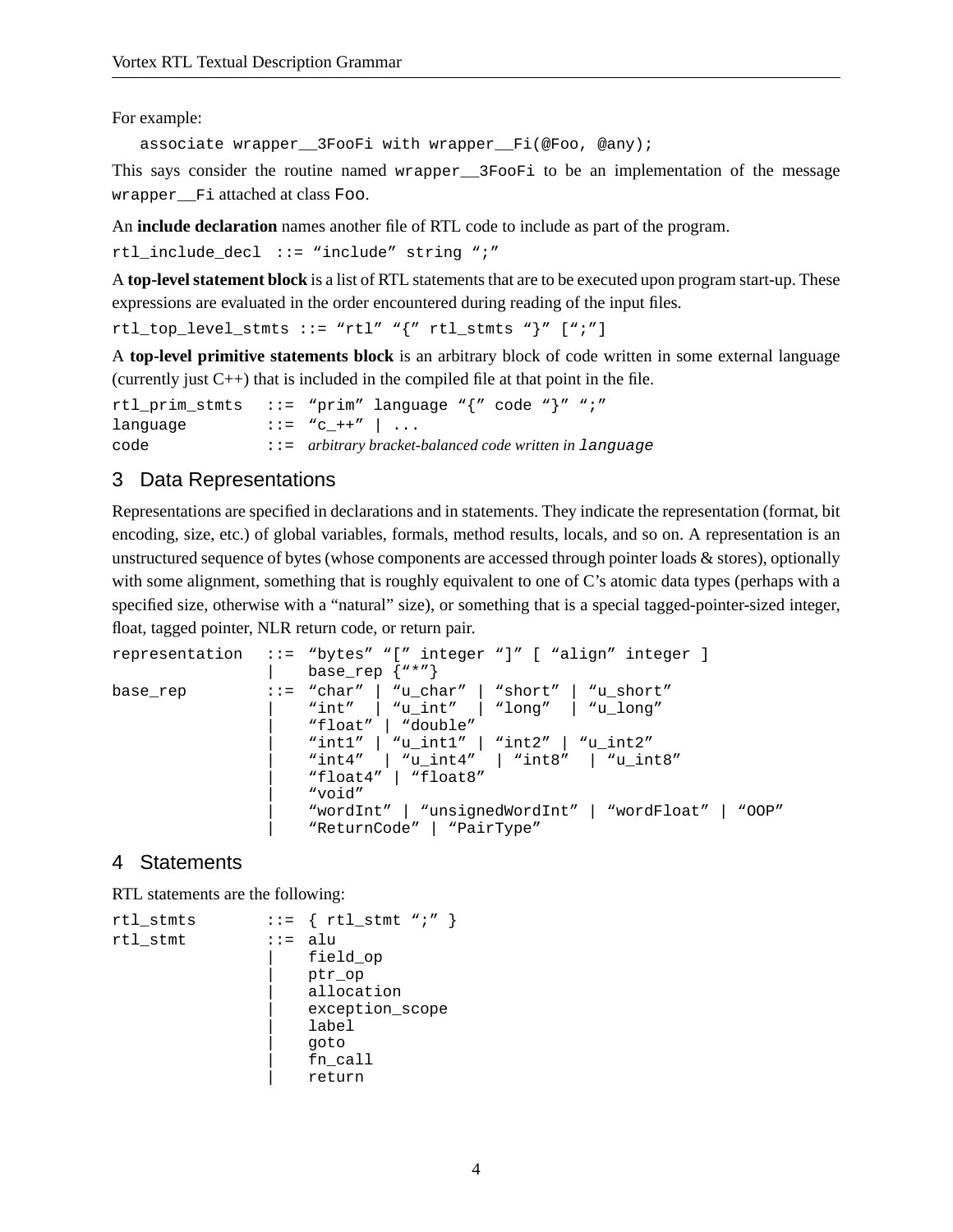fatal static\_info

Many RTL statements may be prefaced with a declaration. These declarations indicate the representation of the variable. A given variable should be declared at the first textual place it is assigned or read, but the scope of the declaration is the entire method. A variable declared with the source keyword can be referenced from nested closures.

decl ::= "decl" ["source"] representation

**Local variable declarations, assignments, unary and binary operations, and conversions** between different numeric representations (which specify the target representation to convert to).

| alu        | $::=$ local_decl   assign   unop   binop   conversion |
|------------|-------------------------------------------------------|
| local decl | $::=$ [decl] name                                     |
| assign     | $::=$ [decl] name ":=" value                          |
| unop       | $::=$ [decl] name " $:=$ " unop value                 |
| binop      | $::=$ [decl] name ":=" value binop value              |
| conversion | ::= [decl] name ":=" "convert" value representation   |

Arguments to RTL operators can name RTL variables, can name undeclared variables (in which case they are assumed to name global variables of type  $\text{void}^*$  that are defined by the run-time system and the header files included with the generated code), can mention integer, long, float, double, character, or string literals, and can mention language-specific void, true, false, and null-pointer values, and can mention target-machine-specific constants for the word size and the number of tag bits.

| value   | $::=$ name   literal   "void"   "true"   "false"   "null"       |
|---------|-----------------------------------------------------------------|
|         | "bytes_per_machine_word"                                        |
|         | "bits_per_machine_word"   "log_bits_per_machine_word"           |
|         | "num tag bits"                                                  |
| literal | $\cdot$ := integer   long   float   double   character   string |

**Field (instance variable) operations.** Stores or fetches from a declared field of an object. Field contents are considered immutable when the corresponding field declaration specified an immutable field. If the field names an indexed field, then an index expression should be used to name the desired element of the indexed field (origin 0).

| field_op       | ::= field_load   field_store                               |
|----------------|------------------------------------------------------------|
| field load     | $::=$ [decl] name ":=" field location                      |
| field store    | $ ::=$ [decl] field location ":=" value                    |
| field location | $::=$ name "." name "@" name $[$ " $[$ " index " $]$ " $]$ |
| index          | $ ::= \text{name}   \text{integer}$                        |

**Simple pointer operations.** Used to access language-level arrays, structs, and so on, if they've been translated down into this low level. The representation specifies the representation of the pointer target value being loaded or stored, and the index is a byte offset from the base pointer. Pointer target locations can be marked immutable, as with vector locations.

```
ptr_op ::= ptr_load | ptr_store | addr_op
ptr_load ::= [decl] name ":=" ptr_location
ptr_store ::= ptr_location ":=" value
ptr_location ::= "*" "(" name ["+" index] ")" representation
                     ["is_immutable"]
```
Pointers can be created by taking the address of a variable or of a procedure.

addr\_op ::= [decl] name ":=" "&" name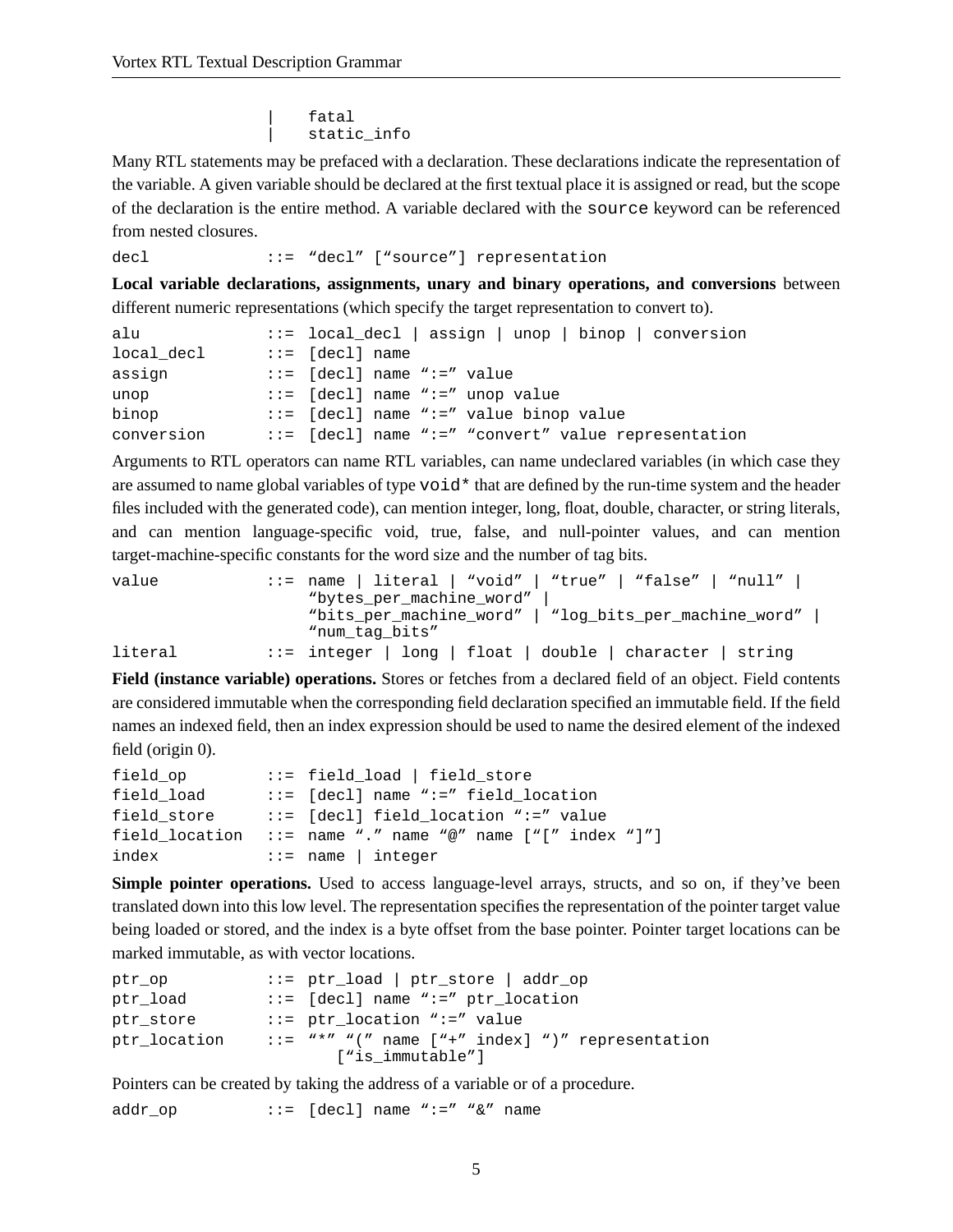```
| [decl] name ":=" "&_proc" name
```
**High-level allocation of new data structures.** Object allocation can be used for classes with associated field declarations specifying the class's structure and front\_end\_does\_field\_layout turned off; various class-testing operations and field access operations can be applied to these objects. The object allocator allocates an instance of the given class; such classes should not be unique, abstract, template, or contain indexed fields. The array allocator is used to allocate objects with an indexed field, given the name of the class and the length of the array. The named class must satisfy the same restrictions as for an object allocation, but must contain an indexed field, and not contain an elem\_type field. The typed array allocator is like an array allocator except that it instantiates classes that do contain an elem\_type field. The vector allocator operations are array allocators for particular Cecil built-in classes. The closure allocator creates new lexically-nested anonymous closures, which are invoked using language-specific message names. new\_closure is the normal closure allocation keyword; new\_LIFO\_closure can be used to allocate a closure that is known not to outlive its lexically-enclosing environment.

```
allocation ::= [decl] name ":=" allocator
allocator ::= obj allocator
                    vec allocator
                    array_allocator
                     | typed_array_alloc
                    closure allocator
obj_allocator ::= "new" name
array_allocator ::= "new_array" name value
typed_array_alloc ::="new_typed_array" name value static_type_spec
vec_allocator ::= vec_alloc_op value
vec_alloc_op ::= "new_m_vector" | "new_i_vector"
                    | "new_m_string" | "new_i_string"
                    | "new_m_float_vector" | "new_i_float_vector"
                    | "new_m_word_vector" | "new_i_word_vector"
closure_allocator::= closure_alloc_op "(" {rtl_formals} ")"
                      ":" representation "{" rtl_stmts "}"
closure_alloc_op ::= "new_closure"
                     | "new_LIFO_closure"
```
**Exception scope control.** Exceptions can be raised by calls, sends, and explicit raises. The scope of a handler for some exceptions is bracketed by enter\_ and exit\_exn\_scope RTL statements. These statements name the label where the innermost-enclosing exception handler for this scope begins. For languages where exceptions\_through\_longjmp is set, the runtime system is assumed to select the right handler if an exception is raised; the enter\_exn\_scope provides enough information to the runtime system to make this possible. Otherwise, exceptions propagate outwards through exception scopes incrementally, and each exception handling scope is responsible for forwarding control to the enclosing exception handling scope if it is not the right handler.

```
exception_scope ::= enter_exn_scope | exit_exn_scope
enter_exn_scope ::= "enter_exn_scope" label_name name ["(" name ")"]
                      ["[" value "," value "," value "]"]
exit_exn_scope ::= "exit_exn_scope" label_name
```
The enter\_exn\_scope operator implicitly declares the variable to which the "name" of the exception being raised will be bound, and optionally declares the name which will be bound to the argument of the raised exception; these names are expected to be used in the exception handling code. For Modula-3, three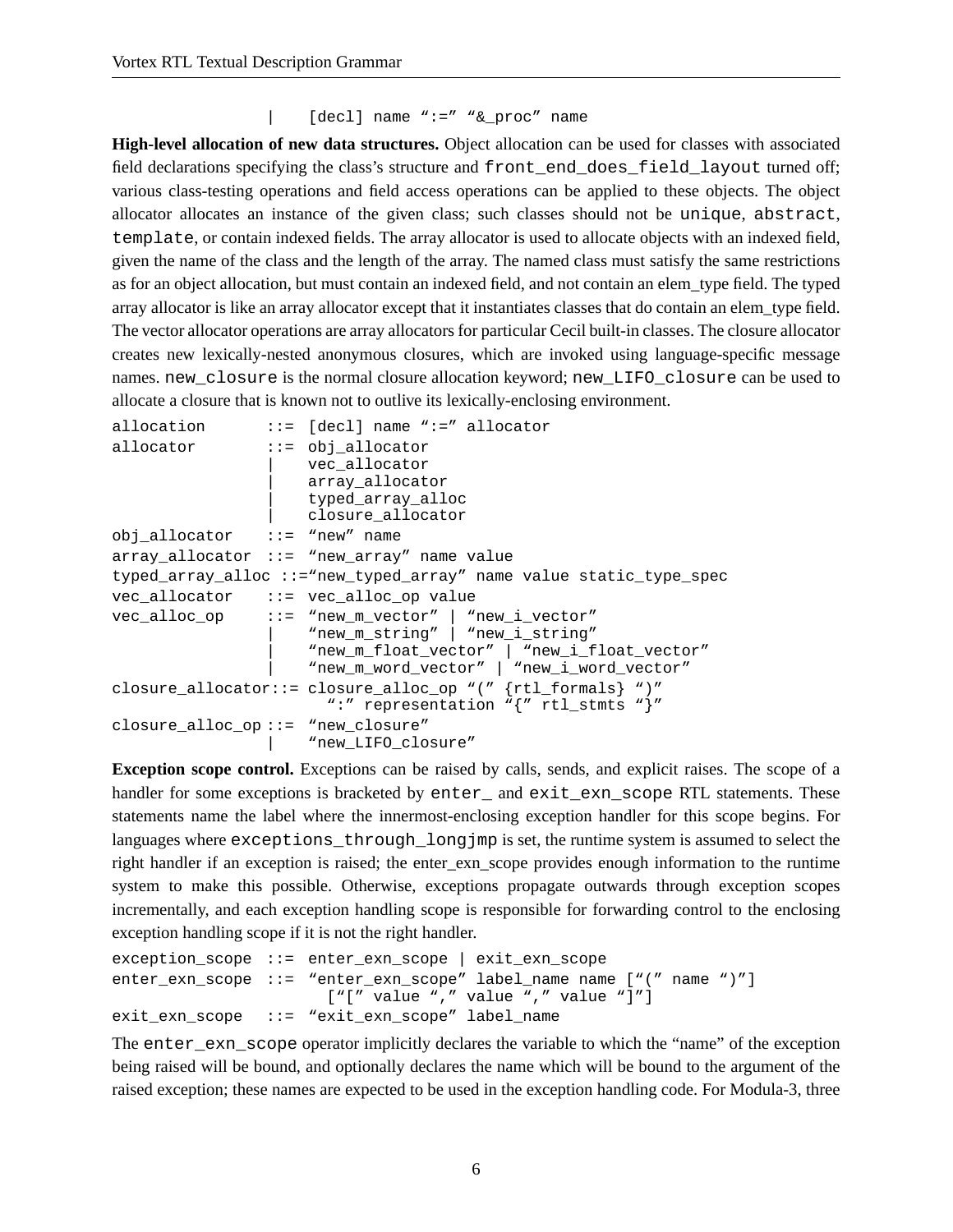additional parameters are needed, giving the address of the exception record, the address of the module's exception handler list, and the class of the exception. (Other languages will presumably need extensions to support arguments appropriate for their runtime system implementation of exceptions.)

**Labels.** Labels that start exception handlers must be flagged as such.

```
label ::= ("label" | "exn_handler_label") label_name
label name ::= name
```
**Various kinds of unconditional and conditional branches.** is\_class is true iff the value is an instance of the named class; inherits\_from extends this test to include subclasses as well. inherits\_from can take a variable name (a computed CecilMap\*) as an argument instead of a class name constant. check\_typed\_array(array,value,fld@obj) implements the necessary checking to ensure that value is in the element type of typed array array, where the element type is stored in field fld@obj.

| goto        | ::= cond_goto   uncond_goto   case_goto   raise                                                                                                                   |
|-------------|-------------------------------------------------------------------------------------------------------------------------------------------------------------------|
| cond goto   | $ ::= "if" test "qoto" label name$                                                                                                                                |
| test        | $ ::=$ unop value<br>value binop value<br>value "inherits from" name<br>value "is class" name<br>"check_typed_array"<br>"(" value "," value "," name "@" name ")" |
| uncond goto | ::= "goto" label name:                                                                                                                                            |

case goto implements an N-way branch. The argument value should be an integer in the range  $[0..N-1]$ , and one of the N target labels is jumped to based on this value.

| case goto   | $::=$ "case" value "goto" "[" label names "]" |  |
|-------------|-----------------------------------------------|--|
| label names | $::=$ label_name $\{$ ", " label_name}        |  |

Exceptions are raised using the raise command. The first operand evaluates to the exception "name" (or exception object, for e.g. C++ and Java), and the second optional value is the argument to the exception. Control transfers unconditionally to the appropriate enclosing exception handler when the raise is executed.

raise  $::=$  "raise\_exn" value ["(" value ")"]

**Various kinds of procedure calls.** The result of a call can be omitted (e.g. if the callee returns no value). All kinds of calls allow a marker blocking inlining of the call as well as an indication of whether the call can raise exceptions (a.k.a. produce a non-local return). (If sends\_can\_raise is set, then sends, table sends, and calls to declared methods (as opposed to external procedures) default to raising exceptions.)

```
fn call ::= [[decl] name ":="] (call | send | table send)
                     ["no_inline"] ["can_raise_exns" | "no_exns"]
```
Calls are regular direct calls. The callee is either a regular named procedure (potentially one defined in RTL with a method decl, in which case it can be inlined; call\_external blocks this check), or a value that evaluates to the address of the procedure to call.

| call      | $::=$ call desc "(" [values] ")" |
|-----------|----------------------------------|
| call desc | $::=$ "call" name                |
|           | "call_external" name             |
|           | "call_indirect" value            |
| values    | $ ::=$ value $\{$ ", " value}    |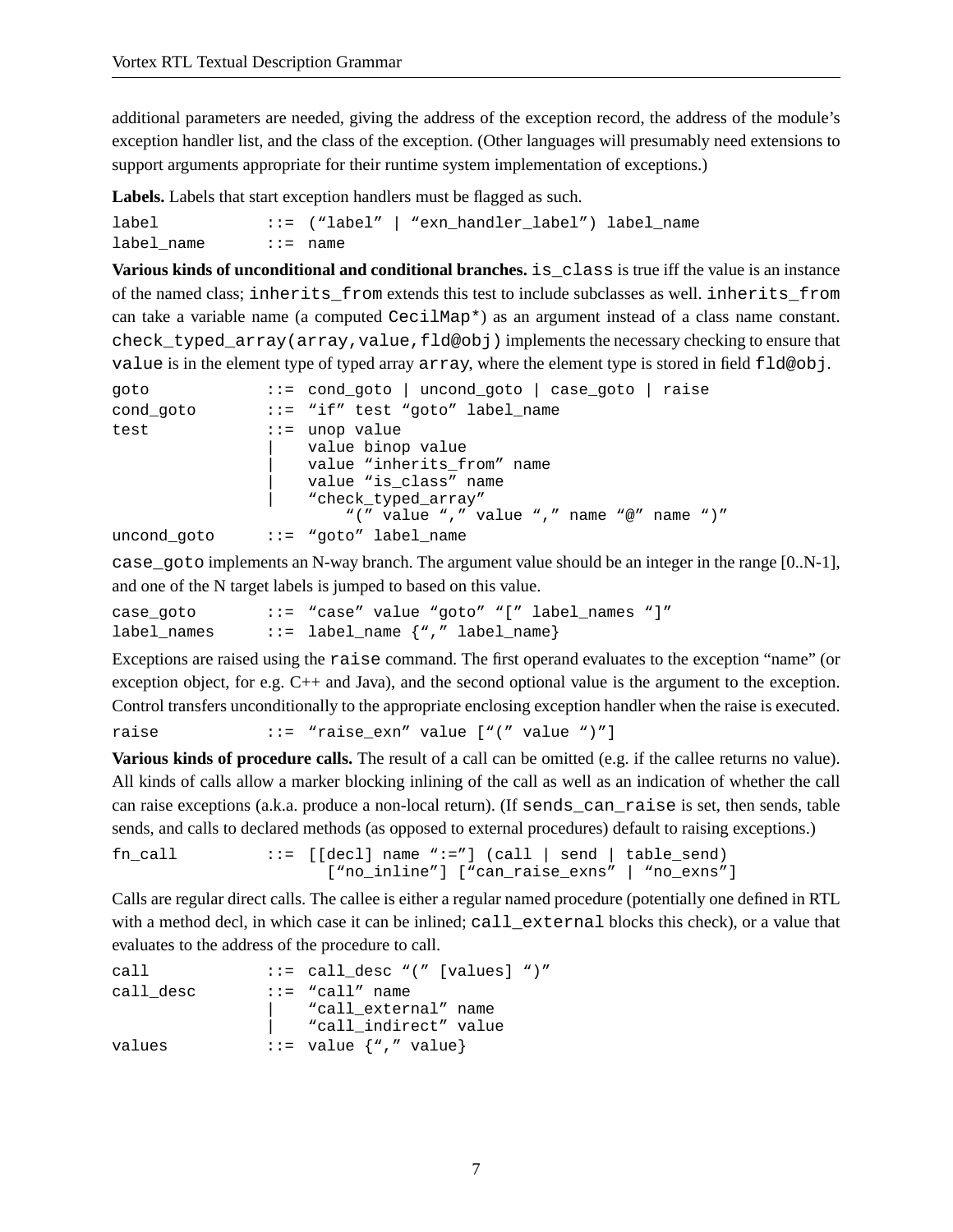Sends are messages, and search (using Cecil's inheritance rules) the named method set for the most specific applicable method, based on the run-time classes of the send arguments. Send RTLs can only be used if uses PIC based runtime is set.

```
send ::= "send" name "(" [values] ")"
```
Table sends are similar to sends, except that they get translated into the appropriate table lookup sequence (precomputed by the language front-ends) if they cannot be statically bound.

```
table send ::= "table send" name "(" [values] ")"
                      "[" table_index "]" [ "id_offset" "(" int_literal ")" ]
                     [static_type_info]
table_index ::= int_literal
```
The address of a lookup table is fetched from the object specified as the first argument of the send, at the byte offset specified by the id\_offset clause. If no id\_offset is specified, the table address is assumed to be in the first word of the object. The table\_index specifies the index into the table, giving a table entry to use for dispatching this send. For example:

```
t1 := table\_send my_message(t2, t3) [2] id\_offset(4)
```
This means: fetch the address of the table from table\_base  $:=$  \*(t2+4), then use the table entry at table\_base+( $2*size$ of(table\_entry)) to dispatch this send. The precise way in which the table is used to dispatch the send is language dependent. Currently, Vortex supports two kinds of tables: a simple table with address-sized entries that contain the address of a routine to call, and a more complicated, C++-style table format that contains both the address of a routine and an adjustment value that should be added to the first argument before entering the callee.

The static type of the receiver argument of a table send can be specified by naming the class that the receiver is known to inherit from.

static type info::= "static type" "(" static type ")" static\_type ::= name

**Return statements.** Non-local returns return from the lexically-enclosing non-closure method.

return ::= ("return" | "non\_local\_return") [value]

**Fatal errors.** Abort execution with a string message.

fatal  $::=$  "fatal" "(" string ")"

**Assertions** about the static properties of a value.

static\_info ::= "assert\_type" name static\_type\_info

Currently, static information specifies either an exact class for the variable, or specifies a cone of possible classes (and the value could be an instance of the class or any subclass of the class), or gives another variable whose type to copy. The optimizer uses this information to reason about the possible values that could be stored in the given variable.

```
static_type_info ::= static_type_spec
                     | "same_as" "(" name ")"
static_type_spec ::= "cone" "(" name ")"
                      "map" "(" name ")"
                      | "typed_array_map" "("
                        name "[" static_type_spec "]" ")"
```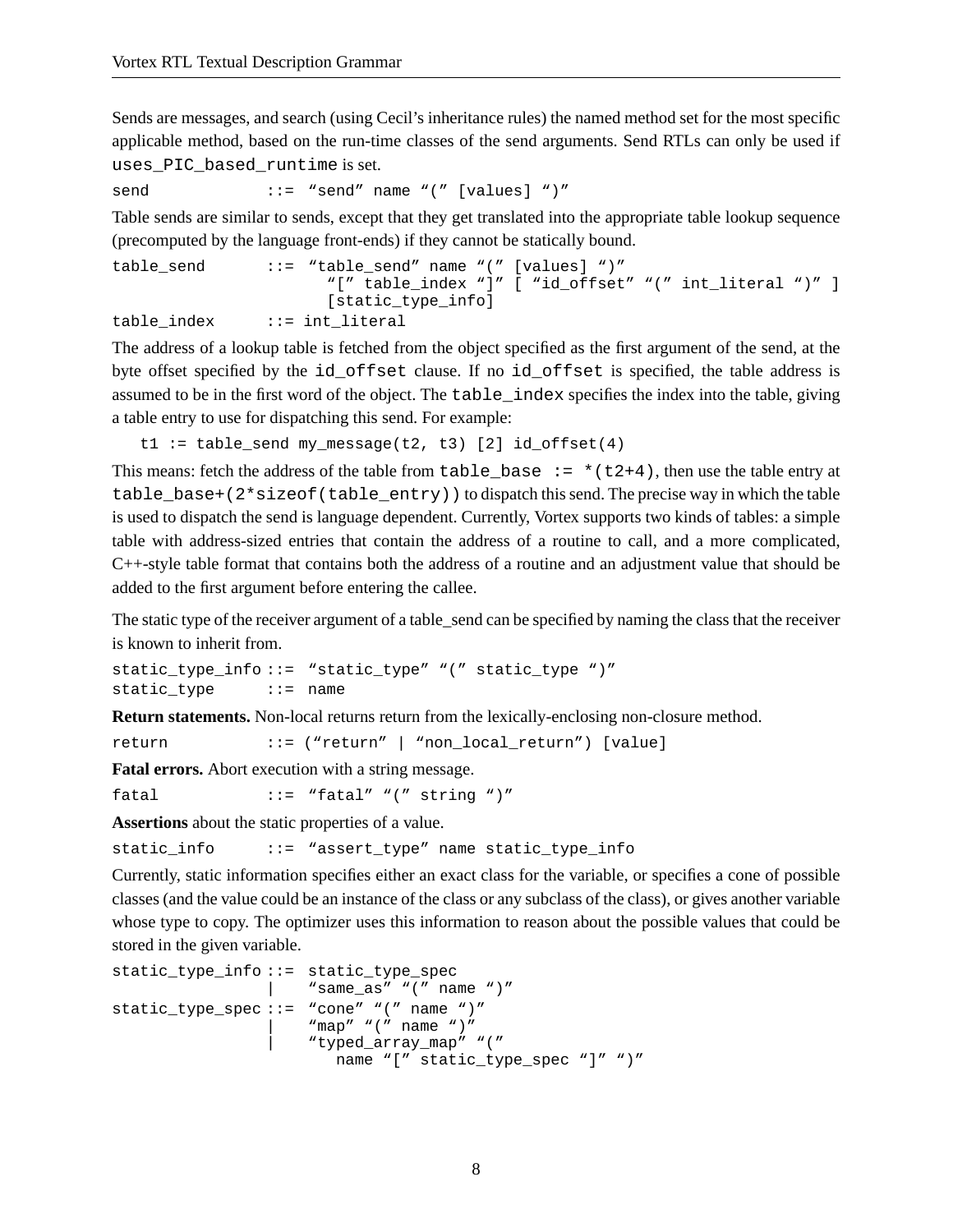## 5 Tokens

Bold-faced non-terminals in this grammar are the tokens in the grammar rules above. As usual, tokens are defined as the longest possible sequence of characters that are in the language defined by the grammar given below. The meta-notations "one of "..."", "any but *x*," and "*x*..*y*" are used to concisely list a range of alternative characters. space, tab, and newline stand for the corresponding characters.

Literals suffixed with a p or P character are boxed literals (for languages like Cecil and Smalltalk with boxed values), while unsuffixed literal tokens are unboxed literals.

A long is an 8-byte integer (e.g. a Java long value), while an integer is a word-sized integer. A float is an IEEE single-precision 4-byte float, while a double is an IEEE double-precision 8-byte float. An unboxed character literal is just an integer by another name. An unboxed string literal is a pointer to a statically-allocated array of characters. String literals are not null-terminated by default; an explicit \0 should be added to the end of the string literal to get a terminating null character. Characters defined by \ followed by 1-3 digits interpret the digits as an octal ascii code; decimal or hexadecimal interpretations can be selected by using the d or x prefix, respectively.

| name       | ::= (letter   "_") {letter   digit   "_"}                                                                       |
|------------|-----------------------------------------------------------------------------------------------------------------|
|            | $integer$ ::= $int\_body$ ["p"   "P"]                                                                           |
|            | int_body ::= ["-"] [radix] hex_digits                                                                           |
| radix      | $\cdot \cdot =$ digits "_"                                                                                      |
|            | hex_digits ::= hex_digit {hex_digit}                                                                            |
|            | hex_digit $\cdots$ := digit   one of "afAF"                                                                     |
| long       | ::= int_body ("1"   "L") ["p"   "P"]                                                                            |
| float      | ::= float_body ["p"   "P"]                                                                                      |
|            | float_body ::= ["-"] integer "." hex_digits [exponent]<br>  ["-"] integer exponent                              |
|            | exponent $::=$ "^" ["+"   "-"] digits                                                                           |
| digits     | $::=$ digit $\{ digit\}$                                                                                        |
| double     | ::= float_body ("d"   "D") ["p"   "P"]                                                                          |
| character  | $ ::= "''" char "'' " ["p"   "P"]$                                                                              |
|            | string $::=$ "" { char   line_break } "" ["p"   "P"]                                                            |
| char       | $::=$ any $ $ "\" escape_char                                                                                   |
|            | escape_char ::= one of "abfnrtv'"\?0"                                                                           |
|            | ["o" "d"] digit [digit [digit]]<br>"x" hex_digit [hex_digit]                                                    |
| line_break | ::= "\" {whitespace} new_line {whitespace} "\"<br>characters between $\backslash$ 's are not part of the string |
| letter     | $\cdots$ = one of "azAZ"                                                                                        |
| digit      | $::=$ one of "09"                                                                                               |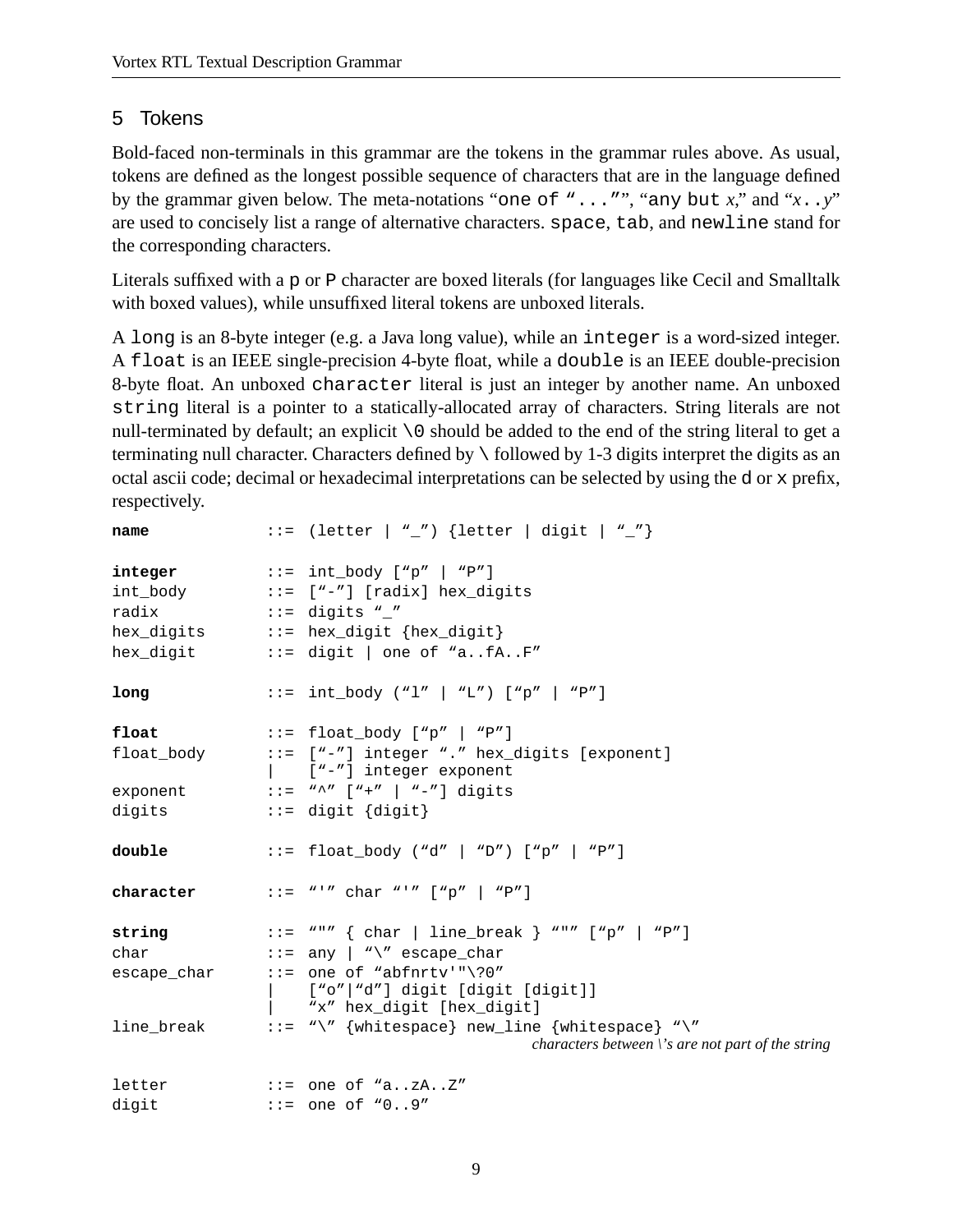punct ::= one of "!#\$%^&\*-+=<>/?~\|"

## 6 Unary and Binary Operators

These are the unary and binary operators currently defined. For many operators, versions exist for different operand types, such as +\_int, +\_unsigned\_int, +\_int8, +\_unsigned\_int8. Such families of operators are notated in the table using brace-delimited lists over the possible types, such as +\_{int,unsigned\_int,int8,unsigned\_int8}.

| unop name                                    | description                                                                                                                      |
|----------------------------------------------|----------------------------------------------------------------------------------------------------------------------------------|
| $unary_{-}$ {int, int8,<br>$float, double\}$ | {integer, 8-byte integer, float, double} negation                                                                                |
| $\sim$ {int, int8}                           | {integer, 8-byte integer} bitwise complement                                                                                     |
| num_elems_int                                | extract the number of elements of an array, vector, or string object.                                                            |
| $box$ [int, char,<br>float, double}          | convert an untagged machine {integer, integer, float, double} into a tagged<br>Cecil {integer, character, float, double} OOP     |
| unbox $\{int, char,$<br>float, double}       | inverse of $box$ [int, char, float, double}                                                                                      |
| map of                                       | returns the CecilMap* pointer representing the run-time class of the argu-<br>ment; may be used as the argument to inherits_from |

| binop name                                              | description                                                                                                       |
|---------------------------------------------------------|-------------------------------------------------------------------------------------------------------------------|
| +_{int,unsigned_int,<br>$int8$ , unsigned $int8$        | Add two {signed integers, unsigned integers, signed 8-byte integers,<br>unsigned 8-byte-integers}                 |
| -_{int,unsigned_int,<br>int8, unsigned_int8}            | Subtract                                                                                                          |
| *_{int,unsigned_int,<br>int8, unsigned_int8}            | Multiply                                                                                                          |
| $/$ {int, unsigned_int,<br>int8, unsigned_int8}         | Divide                                                                                                            |
| %_{int,unsigned_int,<br>int8, unsigned_int8}            | Modulus                                                                                                           |
| & {int, unsigned_int,<br>int8, unsigned_int8}           | Bitwise and two {signed integers, unsigned integers, 8-byte-integers,<br>unsigned 8-byte integers }               |
| {int,unsigned_int,<br>int8, unsigned_int8}              | $$ Or $$                                                                                                          |
| ^_{int,unsigned_int,<br>int8, unsigned_int8}            | XOI                                                                                                               |
| xnor_{int, unsigned_int,<br>int8.<br>$unsigned\_int8$ } | xnor                                                                                                              |
| <<_{int,unsigned_int,<br>int8, unsigned_int8}           | bitwise left shift one {signed integer, unsigned integer, 8-byte-integer,<br>unsigned 8-byte integer } by another |